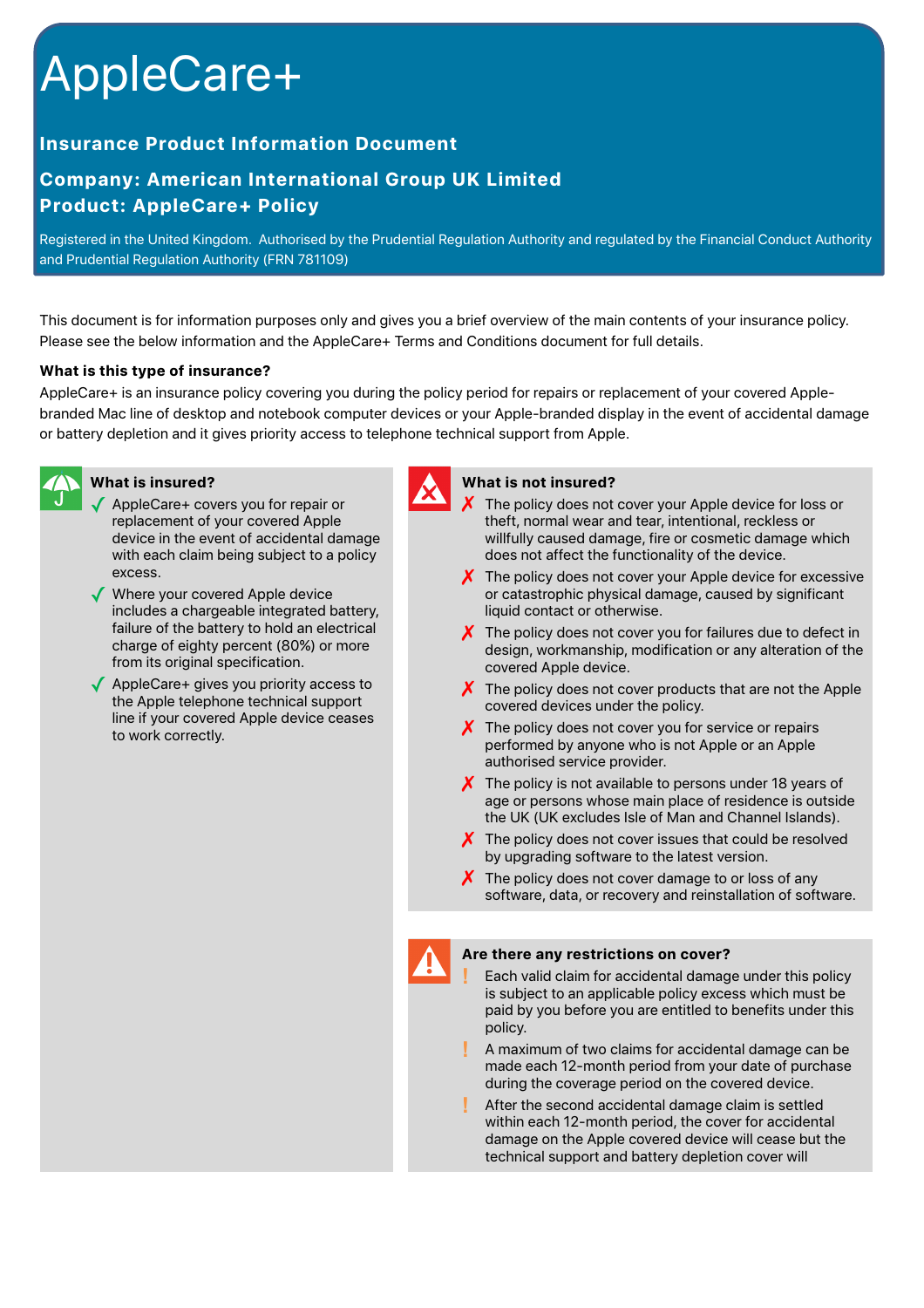continue until the anniversary of your policy purchase date or the end of the coverage period.

**!** The Apple covered device can only be repaired or replaced via Apple and no cash benefit will be offered under this policy.



#### **Where am I covered?**

- ✓ If you purchase cover on your Apple device you are protected by the AppleCare+ policy worldwide providing you return the covered device to Apple, an Apple authorised reseller or an Apple authorised service provider.
- $\checkmark$  If you seek to make a claim in a country that is not the country of purchase, you will need to comply with all applicable import and export laws and regulations, and you will be responsible for all customs duties, value added tax and other associated taxes and charges that may apply.



#### **What are my obligations?**

- You will take all reasonable precautions to protect your Apple covered device against an insured event and shall use and maintain the Apple covered device in accordance with its manufacturer instructions.
- You must report your claim as soon as possible by one of the methods, and by following the claims procedure, set out in the policy.
- You must provide information about the symptoms and causes of the damage to or problems you have experienced with the covered device when making a claim. To allow Apple to troubleshoot and otherwise assist with your claim, if requested you must provide information, including but not limited to the device serial number, model, version of the operating system and software installed.
- You must ensure where possible that your software and data residing on the covered device is backed up. Apple will not be responsible for any loss of software or data residing on the covered device when it is submitted as part of a claim under this policy.
- You will be responsible for reinstalling all other software programs, data and passwords onto the device.



## **When and how do I pay?**

For Fixed-Term Policies, if you agree to pay the premium in full upfront, it must be paid before you can receive coverage or technical support, and no claim will be met under this policy if the premium has not been paid in full.

If you pay the premium by instalments, you will be required to enter into a payment plan agreement with a payment plan provider, and you will receive the hardware coverage or technical support from the time you enter into the payment plan agreement. You must ensure to pay your instalments in accordance with the terms and conditions of your payment plan agreement.

For Annual Policies, the method of payment used to purchase your initial policy will be automtically charged in advance of the anniversary of Your Policy purchase date.



#### **When does the cover start and end?**

Coverage starts on the date you purchased AppleCare+. This means that if you buy AppleCare+ after you purchase your Apple device you will only receive coverage on your Apple covered device from that date. The technical support coverage starts on expiry of the complimentary technical support cover provided by the manufacturer, which starts on the date you purchase your Apple device.

For Fixed-Term Policies, coverage ends 36 months from the date you purchased AppleCare+ as shown on your sales receipt for your device. For Annual Policies, your coverage is for twelve (12) months (one year) from the date you purchased AppleCare+ as shown on your sales receipt and will automatically renew each year beginning on the date you purchased AppleCare+ as shown on your sales receipt unless cancelled earlier.

Coverage may end earlier if you have exercised your right to cancel or if you are no longer eligible to make a claim for accidental damage as two claims have been processed within each 12-month period. Your hardware coverage for battery depletion and technical support will continue until the start of your next 12-month period, which will be the anniversary of your Policy purchase date, or the end of your Coverage Period provided you have not exercised your right to cancel.